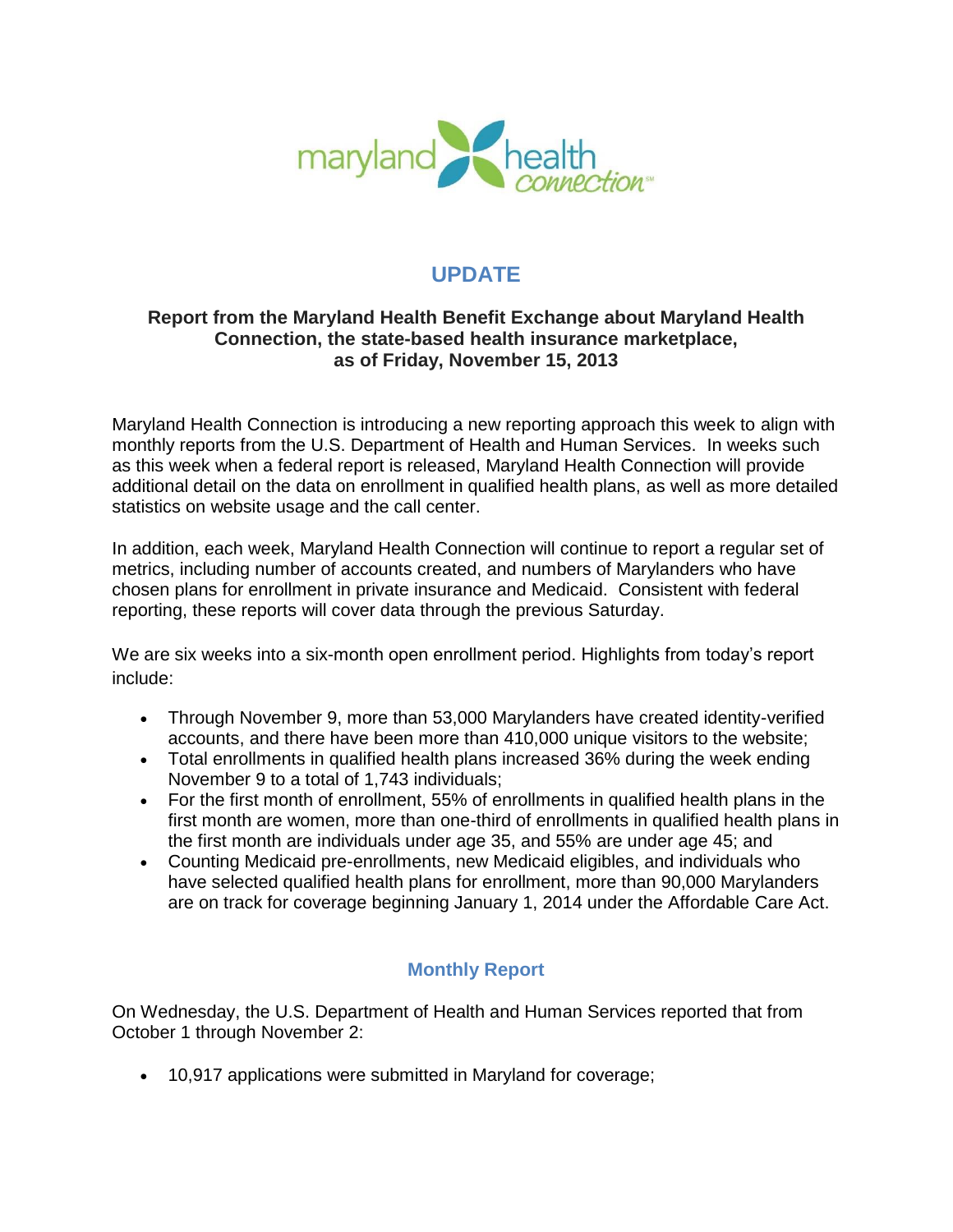- Among Marylanders included on submitted applications, 5,923 were determined eligible for Medicaid and 3,498 were determined eligible to purchase private health insurance; $^1$  and
- $\bullet$  1,284 Marylanders had selected a health plan for enrollment.<sup>2</sup>

**Table 1: Supplementary Information on Enrollments in Qualified Health Plans, 10/1-11/2** 

| <b>Total Qualified Health Plan Enrollment</b>                                                               | 1,278                                       |
|-------------------------------------------------------------------------------------------------------------|---------------------------------------------|
| <b>Enrollment by Age</b><br>$<$ Age 18<br>18-25<br>26-34<br>$-35-44$<br>$-45-54$<br>$-55-64$<br>$\cdot$ >65 | 102<br>70<br>273<br>261<br>277<br>285<br>10 |
| <b>Enrollment by Gender</b><br>Male<br>Female                                                               | 45%<br>55%                                  |
| <b>Enrollment by Metal Level</b><br>Catastrophic<br><b>Bronze</b><br>• Silver<br>• Gold<br>Platinum         | 6<br>332<br>486<br>215<br>239               |

\_\_\_\_\_\_\_\_\_\_\_\_\_\_\_\_\_\_\_\_\_\_\_\_\_\_

 $1$ To align with federal reporting, Maryland Health Connection will begin reporting eligibility results only for those with submitted applications. On past reports, we included all eligibility results.<br><sup>2</sup> These data are based on 1,278 Marylanders who chose qualified health plans. The reported 1,284

included 6 who chose stand-alone dental plans.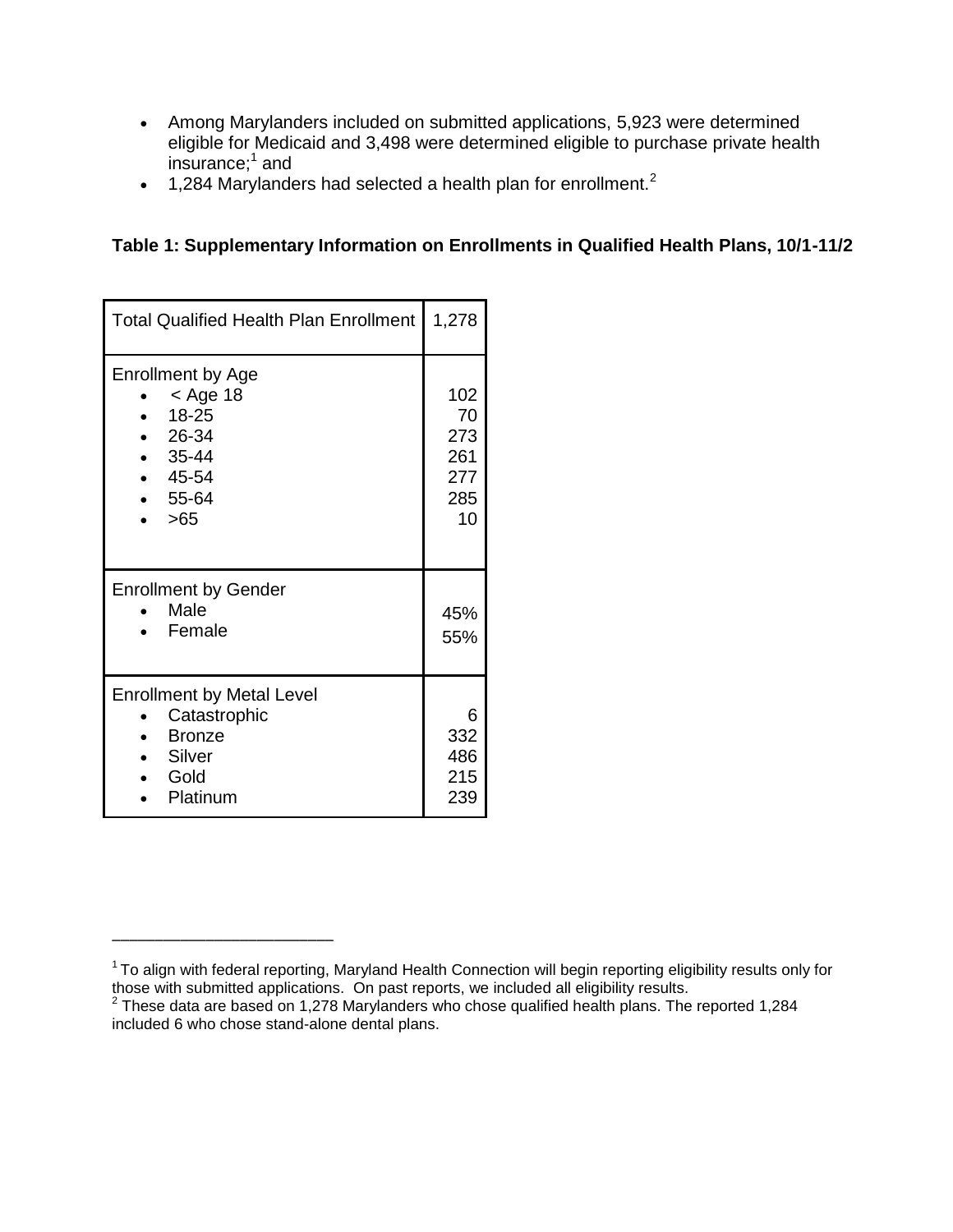## **Table 2: Information on the Call Center and Website, 10/1-11/2**

| <b>Total Calls</b>           | 48,452        |
|------------------------------|---------------|
| Average Wait Time            | 32 seconds    |
| Average Call Handle Time     | 10:37 minutes |
| <b>Unique Website Visits</b> | 375,873       |
| Website Visits               | 683,266       |
| Page Views                   | 2,118,830     |

## **Weekly Report**

From October 1 through November 9, 2013, there have been 412,747 unique visitors to the Maryland Health Connection website.

Through November 9, 53,499 Marylanders have created identity-verified accounts.



Through November 9, 1,743 Marylanders have chosen to enroll in private health plans through Maryland Health Connection. This is a 36% increase over the total through November 2.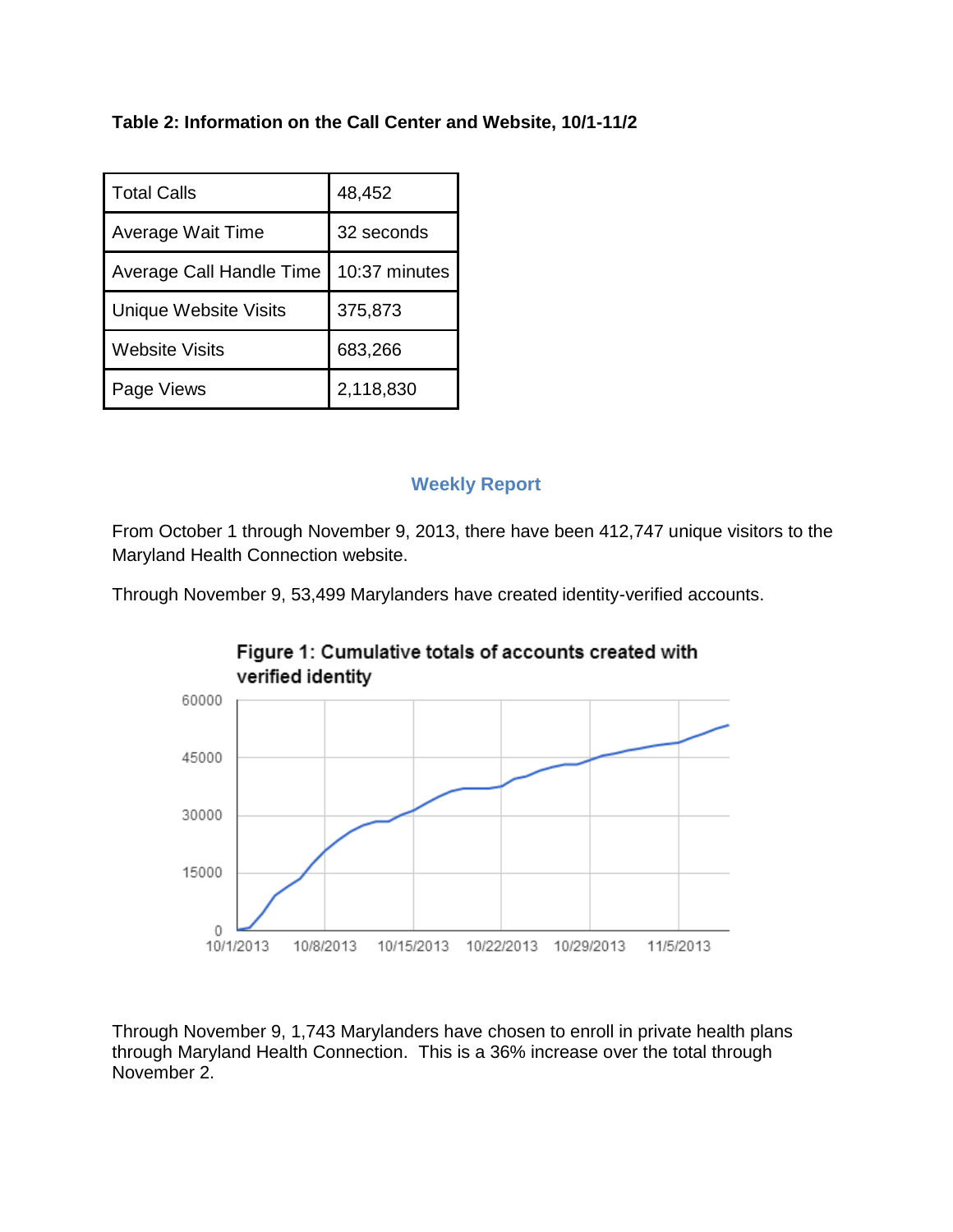Through November 9, 7,704 Marylanders have been determined eligible for a Medicaid program through Maryland Health Connection.<sup>3</sup> As of the end of October 2013, 83,991 Marylanders have signed up through the Primary Adult Care program to be automatically enrolled in Medicaid coverage on January 1, 2014.

Combining anticipated Medicaid and qualified health plan enrollment, more than 90,000 Marylanders are on track to receive health coverage starting January 1, 2014 under the Affordable Care Act.

#### **Information for Users of Maryland Health Connection**

Many Marylanders are now able to navigate the website through the entire process; they can establish accounts, find out about eligibility for Medicaid and subsidies, shop for plans, and choose to enroll. We are working to address technical problems that are still causing error messages and delays for some Maryland consumers. In the last week, we completed an upgrade of key parts of the software and are implementing additional steps to improve connectivity.

We are six weeks into a six-month open enrollment period. As more people learn about their health coverage options and the consumer experience on the website improves, enrollment through Maryland Health Connection into more than 60 medical and dental plans will increase. We anticipate that as many as three-fourths of individuals and families enrolling in private health coverage through Maryland Health Connection will qualify for tax credits and other assistance to reduce their costs.

Coverage information:

 For coverage effective by January 1, 2014, individuals are encouraged to enroll before December 10 to allow time for premium invoicing and payment processing with their insurance carrier.

Options when having trouble:

\_\_\_\_\_\_\_\_\_\_\_\_\_\_\_\_\_\_\_\_\_\_\_\_\_

- *Visit the [Consumer Information Update page](http://www.marylandhealthconnection.gov/consumer-information-update) for important notices before beginning*. These notices include advice on how to navigate some of the issues on the website as we work to address them.
- *Try again at a later time*. At times of peak usage, heavy volume can still cause errors and delays.

 $3$  In previous reports, we included Marylanders who chose managed care plans among "enrollments." Because Medicaid coverage does not require plan selection (unlike coverage through qualified health plans), the eligibility determination is a better representation of insurance status than plan selection for this population.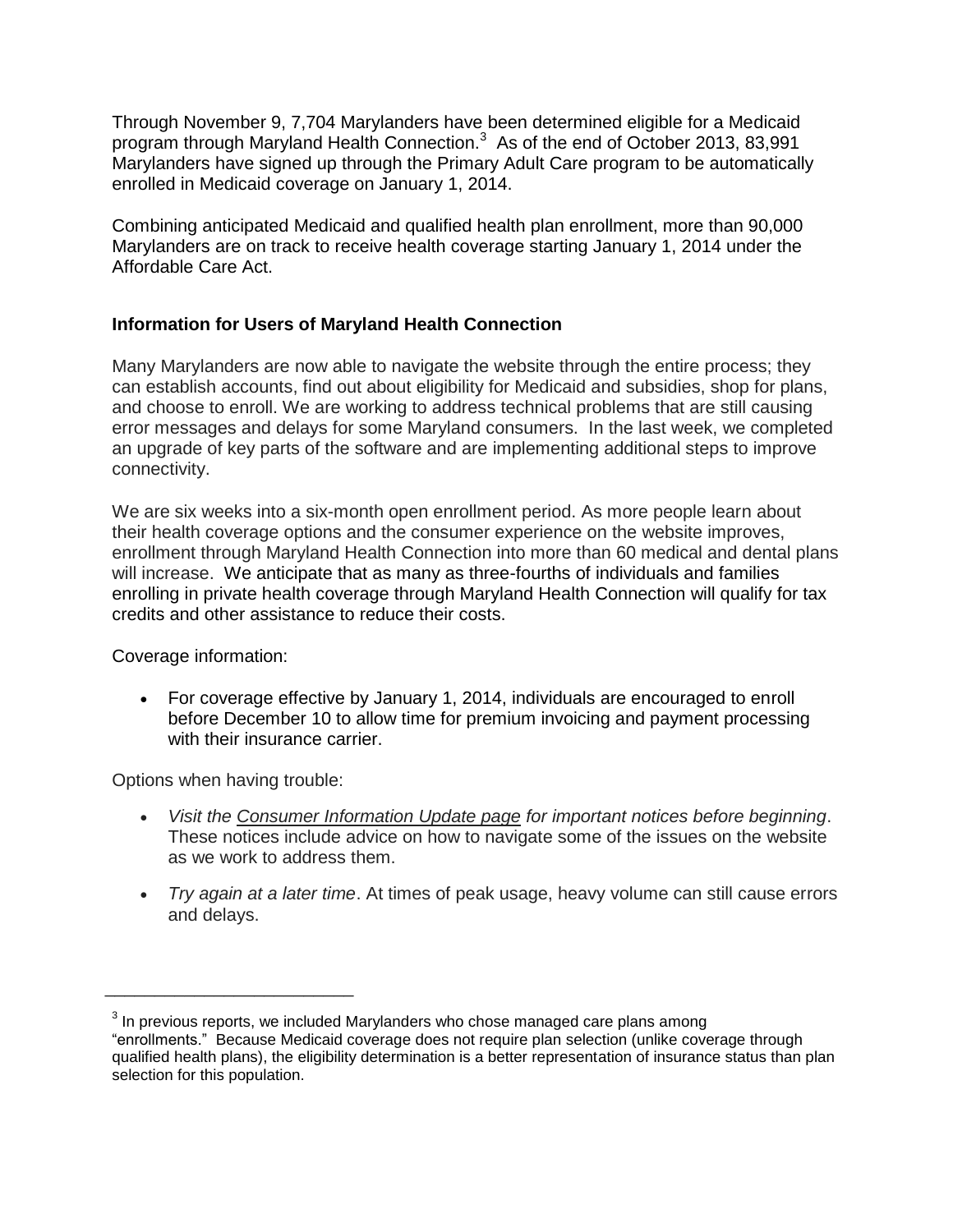- *Call the Consumer Support Center at 1-855-642-8572 toll-free to discuss the issue or start an application by phone*. Hours of operation are Monday through Friday, 8 am. - 8 pm., Saturday 8 am. - 6 pm., and Sunday 8 am. - 2 pm.
- *Talk to a [consumer assistance worker](http://www.marylandhealthconnection.gov/health-insurance-in-maryland/help-with-health-insurance/health-insurance-support) or authorized insurance agent for assistance*. The link to contact information for connector entities in each of the State's 6 regions can be found on the [Prepare for Enrollment](http://www.marylandhealthconnection.gov/health-coverage-resources/enrollment-guide) page, which is accessible from the landing page at the front of the website, or under the [Individuals](http://www.marylandhealthconnection.gov/health-insurance-in-maryland)  [and Families](http://www.marylandhealthconnection.gov/health-insurance-in-maryland) tab under the heading of "Consumer Assistance." In-person assistance is available statewide through six Connector organizations and 50 supporting grassroots organizations that employ 158 navigators and 171 assisters.

#### Feedback:

• If consumers using the site run into any issues and want to provide feedback, they can do so via the link found on the [Consumer Information Update](http://www.marylandhealthconnection.gov/consumer-information-update) page. Information from users is sent to Maryland Health Connection's technical team working to improve the user experience on the site.

#### Website availability:

 As the technical team continues to improve the experience of using the website, it may from time to time be temporarily unavailable. In addition, in order to perform routine maintenance, certain functions may be unavailable from 11 pm. to 5 am. daily throughout the month of November.

Insurance Producers:

 More than two thousand insurance agents in Maryland have completed training to sell qualified health plans through Maryland Health connection. A weekly communication to all authorized insurance brokers provides details about system updates and news to increase efficiency and address issues.

#### Spanish language:

 A Spanish language website is scheduled to launch in two phases to meet the needs of Maryland's Latino community. The first phase of the launch includes the information resources section of MarylandHealthConnection.gov where information, updates, outreach and resources are available. The Phase One launch of the Spanish language site will occur during the week of November 18. The second phase of the Spanish language website expands the functionality of the site to include the application portal. This functionality will launch during the first quarter of 2014 and includes account creation, application, shopping and enrollment.

Accessibility for persons with disabilities:

 Consumer information materials will soon be available in Braille and large print. More information about when the website will be compatible for blind consumers' software